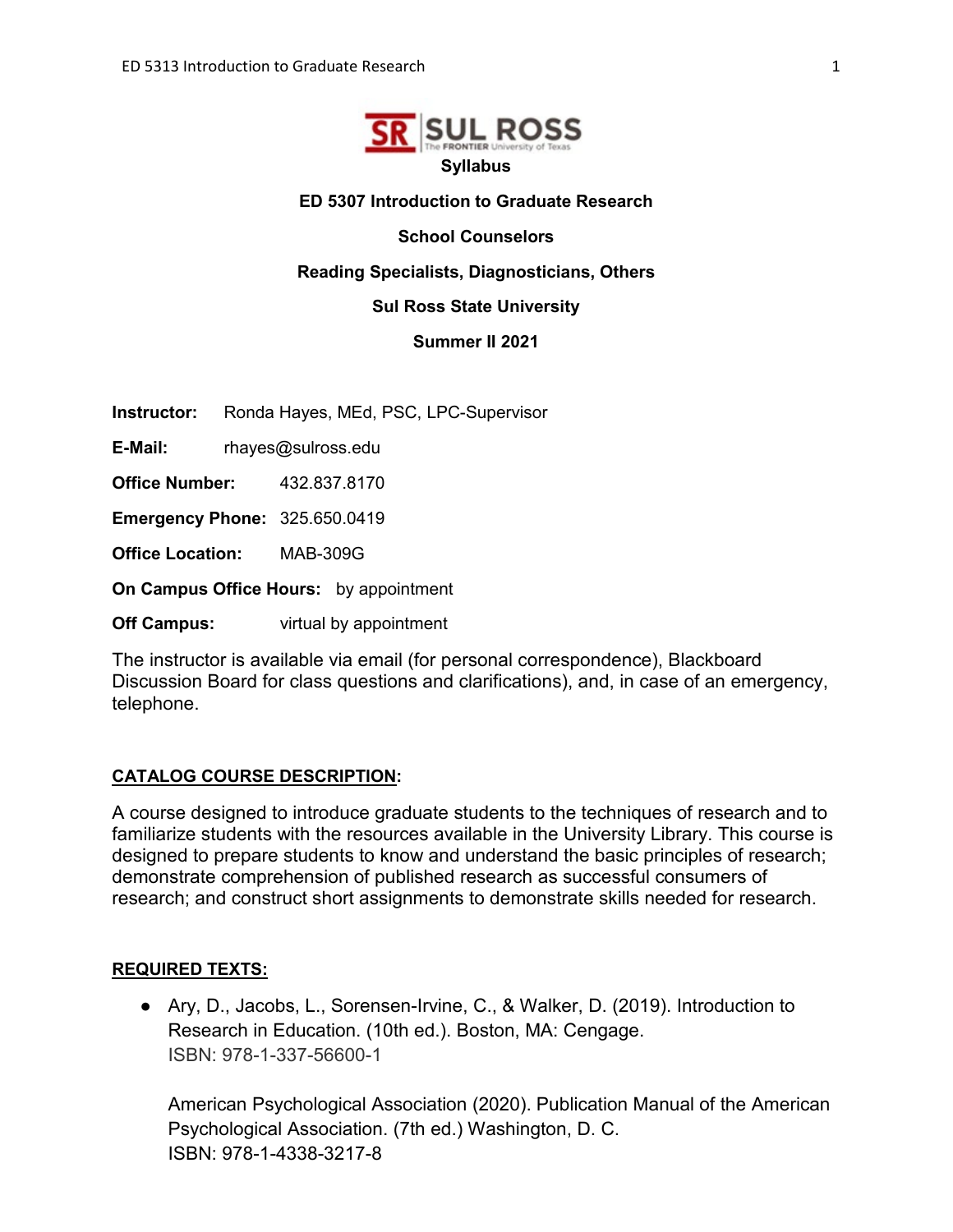**TExES COUNSELING STANDARDS**: TEXES standards addressed in this course are:

**Standard I. Learner-Centered Knowledge:** The certified school counselor has a broad knowledge base.

**Standard II. Learner-Centered Skills**: The certified school counselor applies the knowledge base to promote the educational, personal, social, and career development of the learner.

| <b>Standard</b> | <b>Description</b>                                                                                      | <b>Assignment</b> | <b>Assessment</b> | <b>SLO</b> |
|-----------------|---------------------------------------------------------------------------------------------------------|-------------------|-------------------|------------|
| I. (5)          | assessment principles and procedures,                                                                   | Research          | Quizzes           | 1,2        |
|                 | including the appropriate use of tests,                                                                 | Proposal,         | Final             |            |
|                 | test interpretation, and test results                                                                   | Chapter           | Proposal          |            |
|                 |                                                                                                         | <b>Discussion</b> | Writing           |            |
|                 |                                                                                                         |                   | <b>Rubric</b>     |            |
| II. (8)         | use multiple sets of information and                                                                    | Research          | Quizzes           | 1,2        |
|                 | data to make decisions about students,                                                                  | Proposal,         | Final             |            |
|                 | programs, and services;                                                                                 | Chapter           | Proposal          |            |
|                 |                                                                                                         | <b>Discussion</b> | Writing           |            |
|                 |                                                                                                         |                   | <b>Rubric</b>     |            |
| II. (9)         | use counseling-related research<br>techniques and evidence-based<br>practices to address student needs; | Research          | Quizzes           | 1,2        |
|                 |                                                                                                         | Proposal,         | Final             |            |
|                 |                                                                                                         | Chapter           | Proposal          |            |
|                 |                                                                                                         | <b>Discussion</b> | Writing           |            |
|                 |                                                                                                         |                   | <b>Rubric</b>     |            |

# **TExES COUNSELING COMPETENCIES**:

Student knowledge and application of the four domains and 10 competencies are required for students to successfully pass the TExES. In other words, the domains and competencies are test specific and will be addressed when students take the following test. In order to help students with this task, all school counseling students are required to spend six hours in the Certify Teacher school counseling practice test site. A minimum score of 85% must be made on each of the 10 competencies tested before Sul Ross State University can submit approval for the student to take the TExES.

TExES competencies addressed in this course are:

# **DOMAIN I—KNOWLEDGE OF LEARNERS**

**Competency 001 (Human Development and Learning):** Understand theories and processes of human development and learning as well as factors that influence development and learning.

# **DOMAIN II—THE COMPREHENSIVE SCHOOL COUNSELING PROGRAM**

**Competency 003 (Guidance):** Understand instructional practices and strategies for facilitating students' educational, career, personal, and social growth and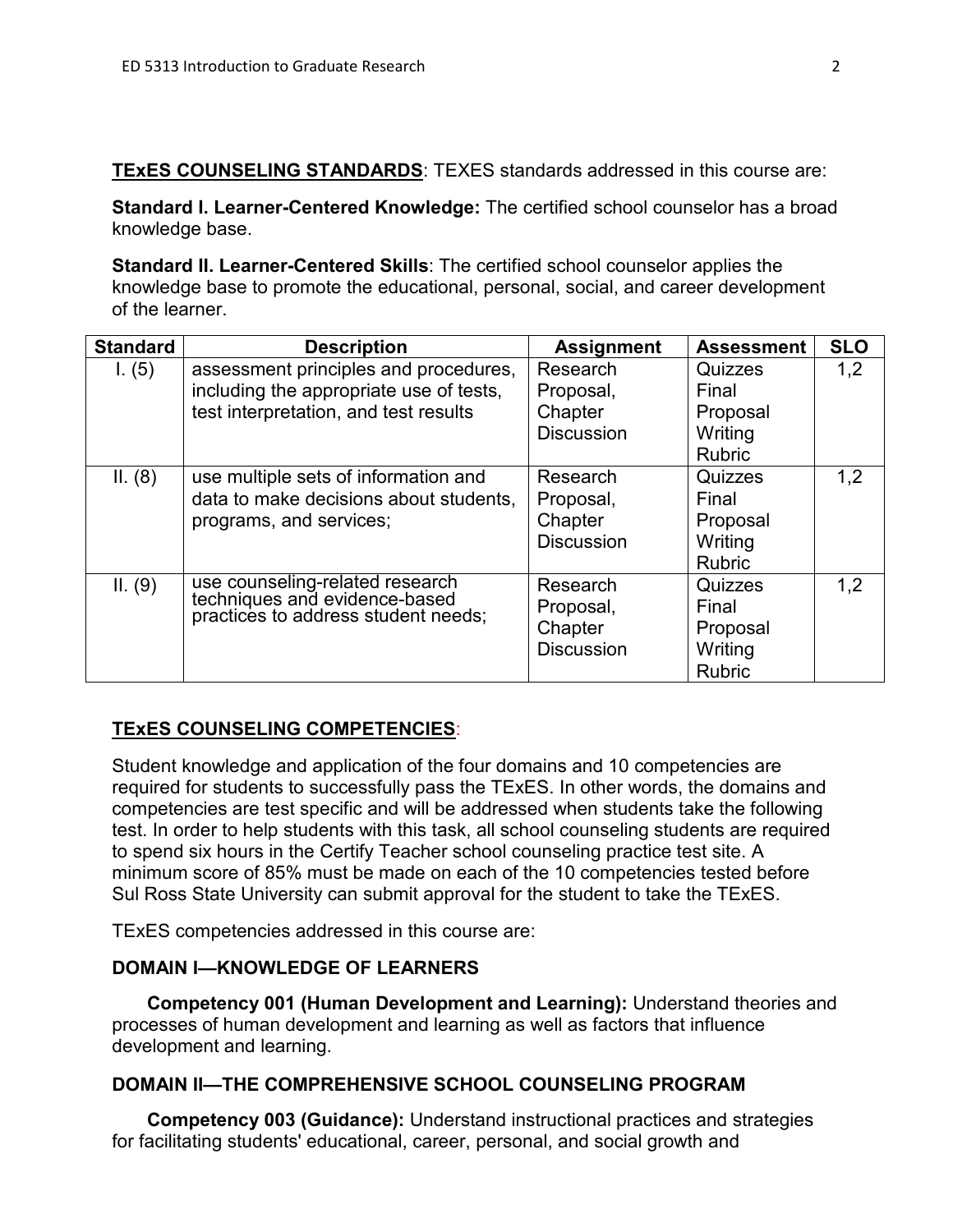development as articulated in The Texas Model for Comprehensive School Counseling Programs.

# **DOMAIN III—THE PROFESSIONAL SCHOOL COUNSELOR**

**Competency 008 (Communication, Consultation, and Collaboration):**  Understand practices and strategies for effective communication, consultation, and collaboration within the school and community.

# **DOMAIN IV—ANALYSIS AND RESPONSE**

**Competency 010 (Analysis and Response):** In a written response, analyze and interpret qualitative and quantitative data to identify a given student's strengths and needs and design an effective intervention.

| <b>Domain</b>     | <b>Description</b>                                                                                                                                                                                                                                                 | <b>Assignment</b>                                     | <b>Assessment</b>                                        | <b>SLO</b> |
|-------------------|--------------------------------------------------------------------------------------------------------------------------------------------------------------------------------------------------------------------------------------------------------------------|-------------------------------------------------------|----------------------------------------------------------|------------|
| <b>Competency</b> |                                                                                                                                                                                                                                                                    |                                                       |                                                          |            |
| 1.001 F.          | Apply knowledge of<br>developmentally appropriate<br>strategies that are based on<br>research for building on students'<br>strengths and helping students<br>acquire effective learning<br>strategies.                                                             | Research<br>Proposal,<br>Chapter<br><b>Discussion</b> | Quizzes<br>Final<br>Proposal<br>Writing<br><b>Rubric</b> | 1,2        |
| II. 003 A.        | Apply knowledge of how to analyze<br>various types of data (i.e., process,<br>perception, and outcome) and other<br>information to identify students'<br>strengths and needs in order to<br>inform guidance curriculum<br>development                              | Research<br>Proposal,<br>Chapter<br><b>Discussion</b> | Quizzes<br>Final<br>Proposal<br>Writing<br><b>Rubric</b> | 1,2        |
| III. 008 C.       | Apply knowledge of strategies,<br>procedures, and processes for<br>collaborating with stakeholders and<br>using data, resources, and<br>technology to create learning<br>environments that promote<br>educational access, equity, and<br>success for every student | Research<br>Proposal,<br>Chapter<br><b>Discussion</b> | Quizzes<br>Final<br>Proposal<br>Writing<br><b>Rubric</b> | 1,2        |
| IV. 010 A.        | Analyze various forms of student<br>data to identify and describe, with<br>supporting evidence, a student's<br>educational, career, personal, or<br>social need.                                                                                                   | Research<br>Proposal,<br>Chapter<br><b>Discussion</b> | Quizzes<br>Final<br>Proposal<br>Writing<br><b>Rubric</b> | 1,2        |

# **COURSE OBJECTIVES:**

Students will be able to: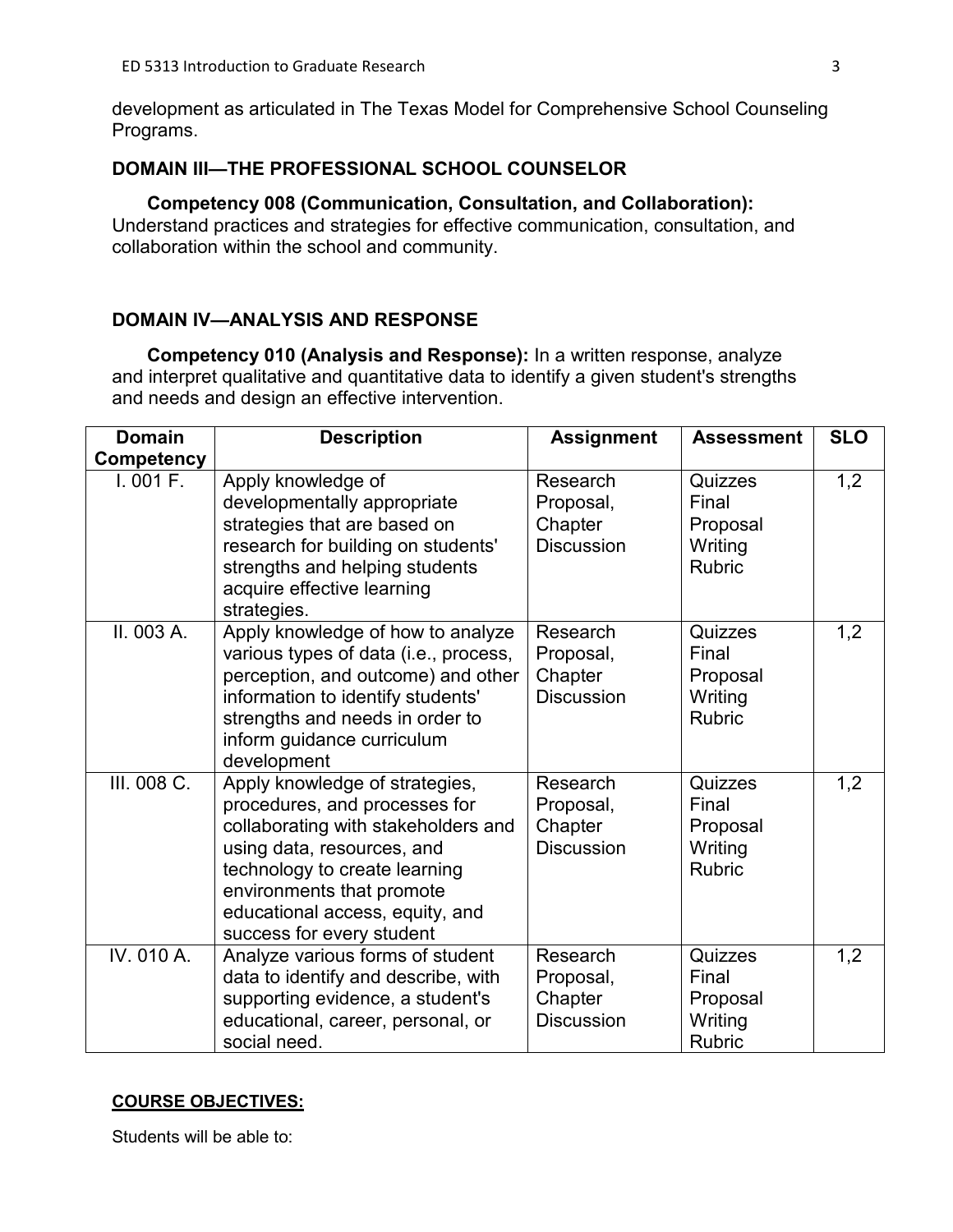- I. Understand the processes and approaches (Qualitative and Quantitative) research
- 2. Follow the steps in the process of research by identify the problem, review the literature, specify the purpose, collect data, analyze and interpret data, and report and evaluate research
- 3. Utilize various research designs which make use of traditional frameworks and their components
- 4. Utilize basic principles of citation using APA format and prepare list of references, cite sources, and follow the format for manuscript preparation

#### **STUDENT LEARNING OUTCOMES:**

The student will be able to:

- 1. Demonstrate their ability to apply within guidance and counseling, their knowledge of human development, diversity, and factors that affect client's ability to achieve their potential
- 2. Demonstrate their ability to plan, implement, and evaluate a developmental counseling program, this program will incorporate assessment, as well as individual and group counseling services utilizing appropriate theoretical frameworks, techniques, and interventions to address personal, interpersonal/social, and educational needs.
- 3. Demonstrate the ability to communicate and collaborate effectively with others in diverse settings, including the community in order to facilitate client success, and will demonstrate the ability to apply ethical, legal, and professional standards.

#### **COUNSELOR EDUCATION MARKETABLE SKILLS:**

- 1. Graduates will demonstrate oral and written communication skills to apply in careers related to mental and behavioral health including school counseling.
- 2. Graduates will demonstrate knowledge of ethics, social justice issues, and multicultural concerns to apply in careers related to mental and behavioral health including school counseling.
- 3. Graduates will demonstrate knowledge of human growth development throughout the lifespan to apply in careers related to mental and behavioral health including school counseling.

#### **SLOs: FOR DIAGNOSTICIANS STANDARDS.**

VI: The educational diagnostician selects, administers, and interprets appropriate formal and informal assessments and evaluations.

(1) The beginning educational diagnostician knows and understands: (

- A) basic terminology used in assessment and evaluation;
- (B) standards for test reliability;
- (C) standards for test validity;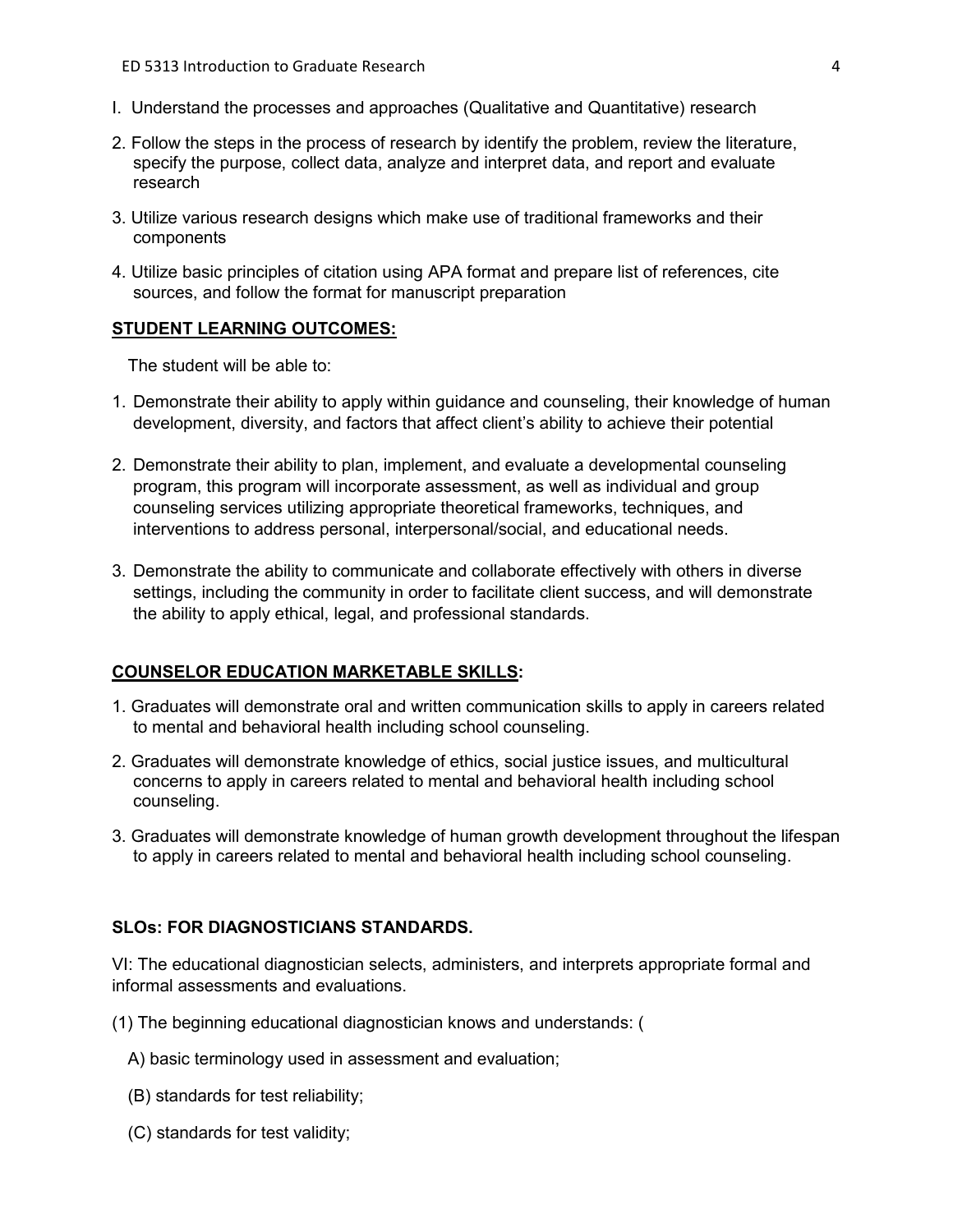- (D) procedures used in standardizing assessment instruments;
- (E) possible sources of test error;
- (F) the meaning and use of basic statistical concepts used in assessment and evaluation
- (G) uses and limitations of each type of assessment instrument;
- (H) uses and limitations of various types of assessment data;

(J) appropriate application and interpretation of derived scores (e.g., standard scores, percentile ranks, age and grade equivalents, stanines);

(L) methods of academic and nonacademic assessment and evaluation.

#### **SLOs: STANARDS FOR THE MASTER READING TEACHER**

Standard VI. The Master Reading Teacher facilitates appropriate, research-based instruction by communicating and collaborating with educational stakeholder; mentoring, coaching and consulting with colleagues; providing professional development for faculty and making decisions based on converging evidence from research.

#### **MASTER OF EDUCATION students graduating with a major in physical education will:**

- 1. demonstrate knowledge, comprehension, and critical thinking in addressing the problems in kinesiology, fitness, and sport.
- 2. apply pedagogical and content concepts basic to physical education, including scientific foundations, psychomotor concepts, fitness, wellness concepts, pedagogical theories and professional behaviors that facilitate K-12 student learning.
- 3. demonstrate the ability to design a research proposal and analyze and interpret the research of others.

#### **DISTANT LEARNING STATEMENT:**

Students enrolled in distance education courses have equal access to the university's academic support services, such as Smarthinking, library resources, such as online databases, and instructional technology support. For more information about accessing these resources, visit the SRSU website. Students should correspond using Sul Ross email accounts and submit online assignments through Blackboard, which requires secure login information to verify students' identities and to protect students' information The procedures for filing a student complaint are included in the student handbook. Students enrolled in distance education courses at Sul Ross are expected to adhere to all policies pertaining to academic honesty and appropriate student conduct, as described in the student handbook. Students in web-based courses must maintain appropriate equipment and software, according to the needs and requirements of the course, as outlined on the SRSU website.

#### **SMARTTHINKING:**

With Blackboard, you will note two tabs on the left, a Smarthinking Handbook tab and a Smarthinking tab. Sul Ross State University is providing this writing tutorial program, free of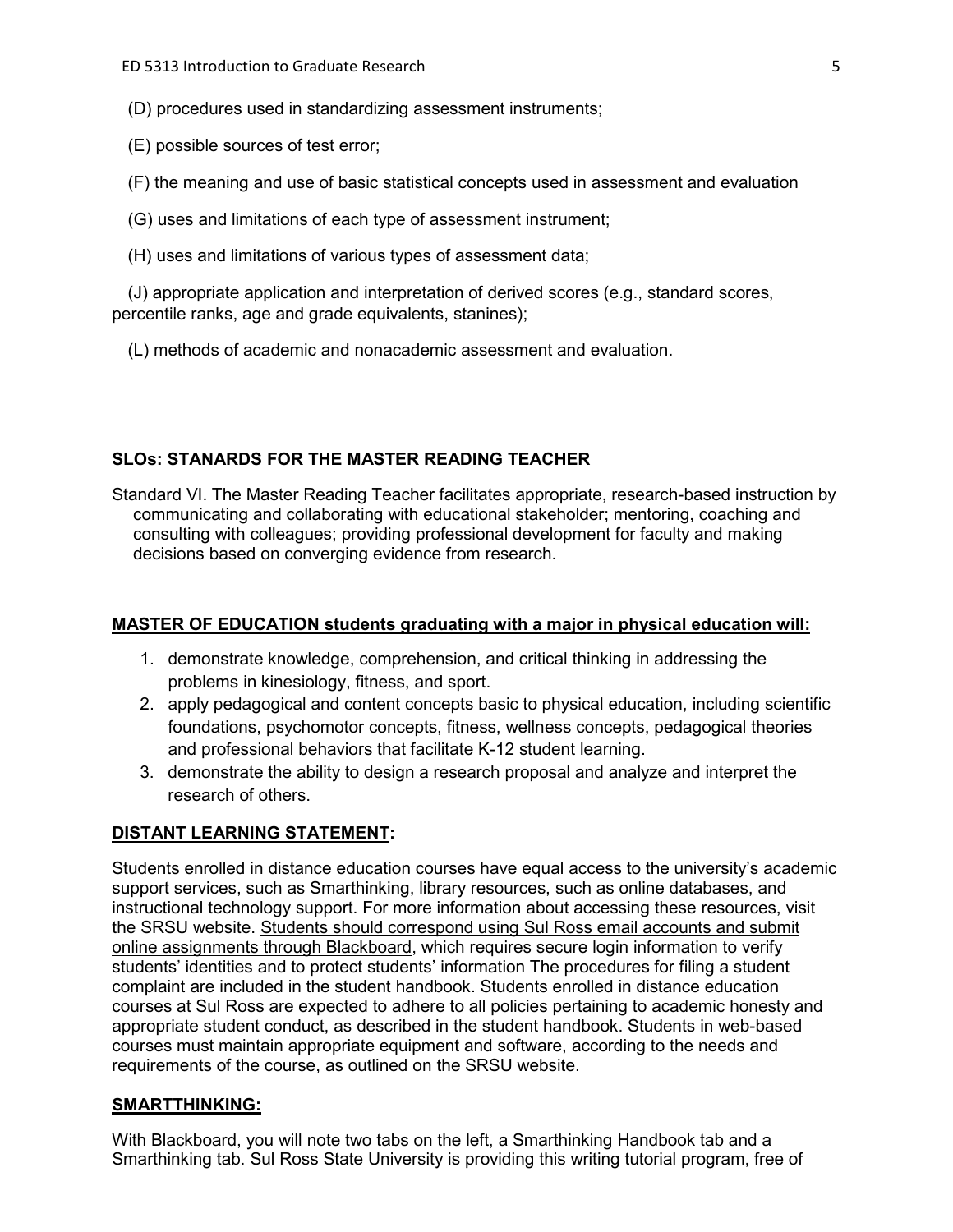charge, to currently enrolled students. Smarthinking is a proven, excellent writing tutorial program and user friendly. When you are ready to submit your draft paper to Smarthinking, you may do so through the Smarthinking tab.

This service does not detect plagiarism; you will still need to use SafeAssign for similarity detection. The Smarthinking Writing Center is designed to assist secondary, post-secondary, and graduate students become stronger writers. Students receive a detailed, personalized critique of any written assignment, such as an essay, paragraph, report, or creative work. When applicable, students can select specialists such as ESL, Technical Writing, or Creative Writing experts. Students can submit writing 24 hours a day, seven days a week.

#### **ACADEMIC INTEGRITY:**

Students in this class are required to demonstrate scholarly behavior and academic honesty in the use of intellectual property. A scholar is expected to be timely, prepared, and focused. Meaningful, respectful, and pertinent online participation is also expected.

Examples of academic dishonesty include but are not limited to: submitting work as original that was used in whole or part for another course and/or professor; turning in another person's work as one's own; copying from professional works or internet sites without citation.

#### **SAFE ASSIGN:**

The Safe Assignment Tool is an advanced plagiarism prevention system deeply integrated with the Blackboard Learning Management System. SafeAssignment compares student papers submitted to Blackboard against an enormous wide range of sources and provides instructors with detailed Originality Reports. Because of SafeAssignment's flexibility, this product is an effective plagiarism prevention system that helps instructors to raise student awareness about plagiarism and to educate students about the ways to avoid plagiarism. You can check your similarity report and make corrections if needed. With your similarity report, you will note highlighted areas that have similarity noted between your paper and another source. You will click on the tab within the colored square to see the percentage of the similarity. Percentages above 10% must be corrected. It does not matter if the source that is being noted for similarity is not the same source that you used. The system is telling you what you have written is too similar to another source and you need to make corrections. You may need to change up some of the wording or order of information to make it your information. More than three or four words in a row that are identical to the originating author can be detected. You can submit your paper as many times as you would like. This system is designed to assist students with increasing awareness of plagiarism. Typically, plagiarism is an accidental occurrence and occurs when students do not realize their writing is overly similar to another source.

#### **ADA (Americans with Disabilities Act)**

#### **SRSU DISABILITY SERVICES:**

Sul Ross State University (SRSU) is committed to equal access in compliance with Americans with Disabilities Act of 1973. It is SRSU policy to provide reasonable accommodations to students with documented disabilities. It is the Student's responsibility to initiate a request. Please contact me, Ms. Rebecca Greathouse Wren, M.Ed., LPC-S, Director/Counselor, Accessibility Services Coordinator, Ferguson Hall (Suite 112) at 432.837.8203; mailing address is P.O. Box C-122, Sul Ross State University, Alpine, Texas 79832. Students should then contact the instructor as soon as possible to initiate the recommended accommodations.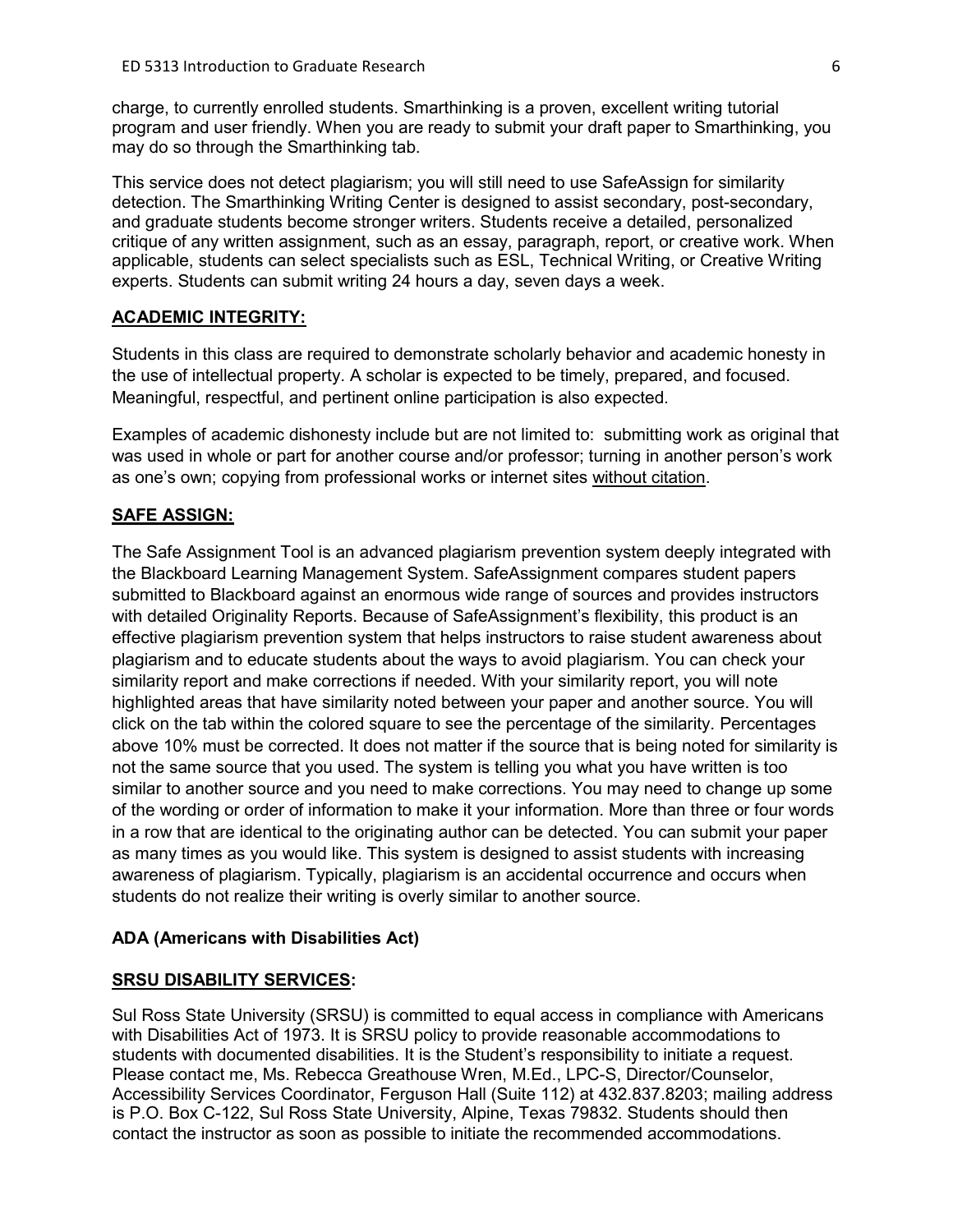**PARTICIPATION POLICY:** Since ED 5307 is an online course, participation will be evaluated in Blackboard online discussions. It is the student's responsibility to check the Discussion Board and Sul Ross email *DAILY* for the duration of the course. In order for you to remain enrolled in ED 5307, you must reply to the Blackboard Discussion Board "Online Participation Policy" forum by the deadline posted on the Due Dates listing contained in this syllabus. It is policy at Sul Ross State University that if a student is enrolled in an online course and fails to stay active for a period of 3 weeks, fails to submit assignments, and/or does not reply to emails from the instructor, he/she will receive a final grade of "F." You may access the "Online Participation Policy" forum by entering Blackboard, then selecting Discussion Board. Please follow the directions regarding your required response.

#### **COURSE REQUIREMENTS:**

The university classroom is a place designed for the free exchange of ideas. We must show respect for one another in all circumstances. We will show respect for one another by exhibiting civility in our exchanges.

Additionally, because it is so important for teachers to effectively communicate ideas to colleagues, parents, and administrators, writing clear and error-free English is a priority at Sul Ross University. Therefore, your ability to express your knowledge of educational concepts and theories within the conventions of academic discourse will be assessed through both presentations and written assignments. Criteria for evaluation will be based on both content and mechanics. Integration of information from lectures, readings, and discussions will be taken into consideration as will correct and appropriate format and construction.

1. Students will complete all assigned readings and assignments promptly. Assignments and examinations will become unavailable once the deadline for completion has passed. In the event you encounter special circumstances (including technology challenges), contact me immediately for instructions or assistance or BB Help Desk.

2. All assignments must be word processed and submitted in accordance with due dates on the course calendar. Late work will not be accepted.

3. Semester online discussion boards will provide opportunities for discussion among those persons who may exhibit a different perspective from your own. Postings must be completed at the appointed time and will not be accepted late.

4. Students will prepare written assignments to include deconstruction of journal articles, analysis of a research design, and various short assignments during the course.

5. Each student will be required to complete research proposals and write up the project in a form that would be suitable for publication. The topic must be approved prior to beginning the proposal and the student must work closely with the instructor as the proposal progresses in written form. There will be various deadlines established regarding the completion of phases of the project. These timeframes are important and must be met in a timely manner. You will complete parts of the research project each week.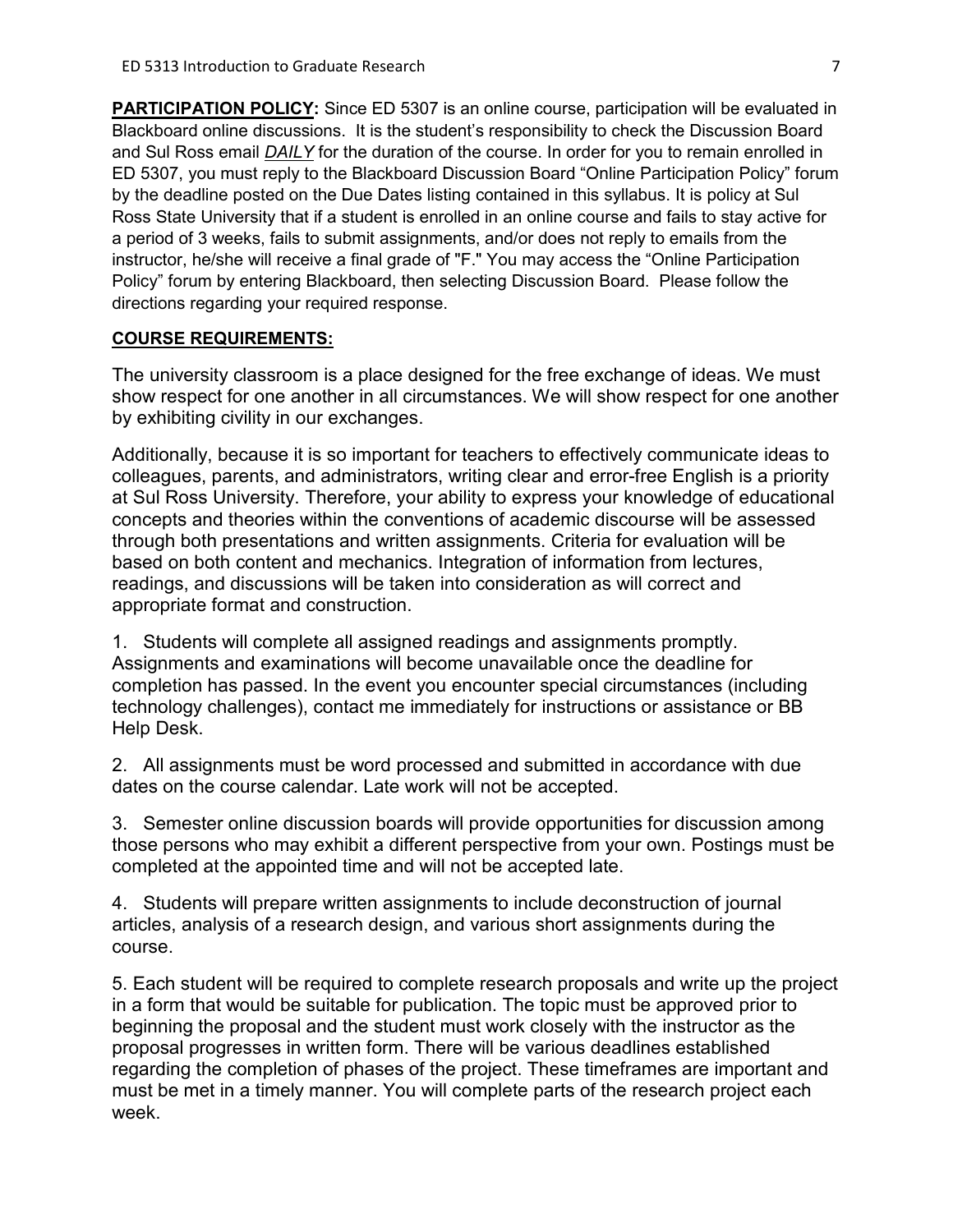The completed paper will be returned electronically on Blackboard and will be available for viewing. Papers that do not meet the minimum length requirement (4,000) words excluding appendices) will not be accepted. The requirements for the Research Proposal will be given in Module 2 of the course.

#### **EVALUATION/GRADING POLICY:**

Note: Grades are earned based on the quality of the work completed. Assignments submitted after due dates will receive no credit. Grades of **Incomplete (I)** are not given in the Professional Studies Division of Sul Ross State University *except* in the *most extreme* situations.

A grade of "A" will not be given in this course unless the student's writing reflects graduate level quality and the written career program is superior. See writing rubric at the end of the syllabus.

| <b>FINAL GRADING:</b> | A=100-91% B=90-81% C=80-71% F=70-0% |     |  |
|-----------------------|-------------------------------------|-----|--|
| Assignments           |                                     | 35% |  |
| <b>Discussions</b>    |                                     | 25% |  |
| Quizzes               |                                     | 40% |  |

**NOTE:** Graduate students must maintain a 3.0 GPA to remain in good standing.

Grades of **Incomplete (I)** are not given in the Professional Studies Division of Sul Ross State University *except* in the *most extreme* situations.

A grade of "A" will not be given in this course unless the student's writing reflects graduate level quality and the written program is superior. A grade of "C" will result in the student retaking the course.

#### **INTERNET WEB RESOURCES:**

APA Style of Notation http://www.apastyle.org

Sul Ross University Library Guide for ED 5307

URL: http://sulross.libguides.com/ed5307

#### **SCHEDULE/DUE DATES:**

All Assignments are due by 11:59pm (CST). **No late work will be accepted.** 

**GREEN Assignments are Practice Assignments / No grade will be given.**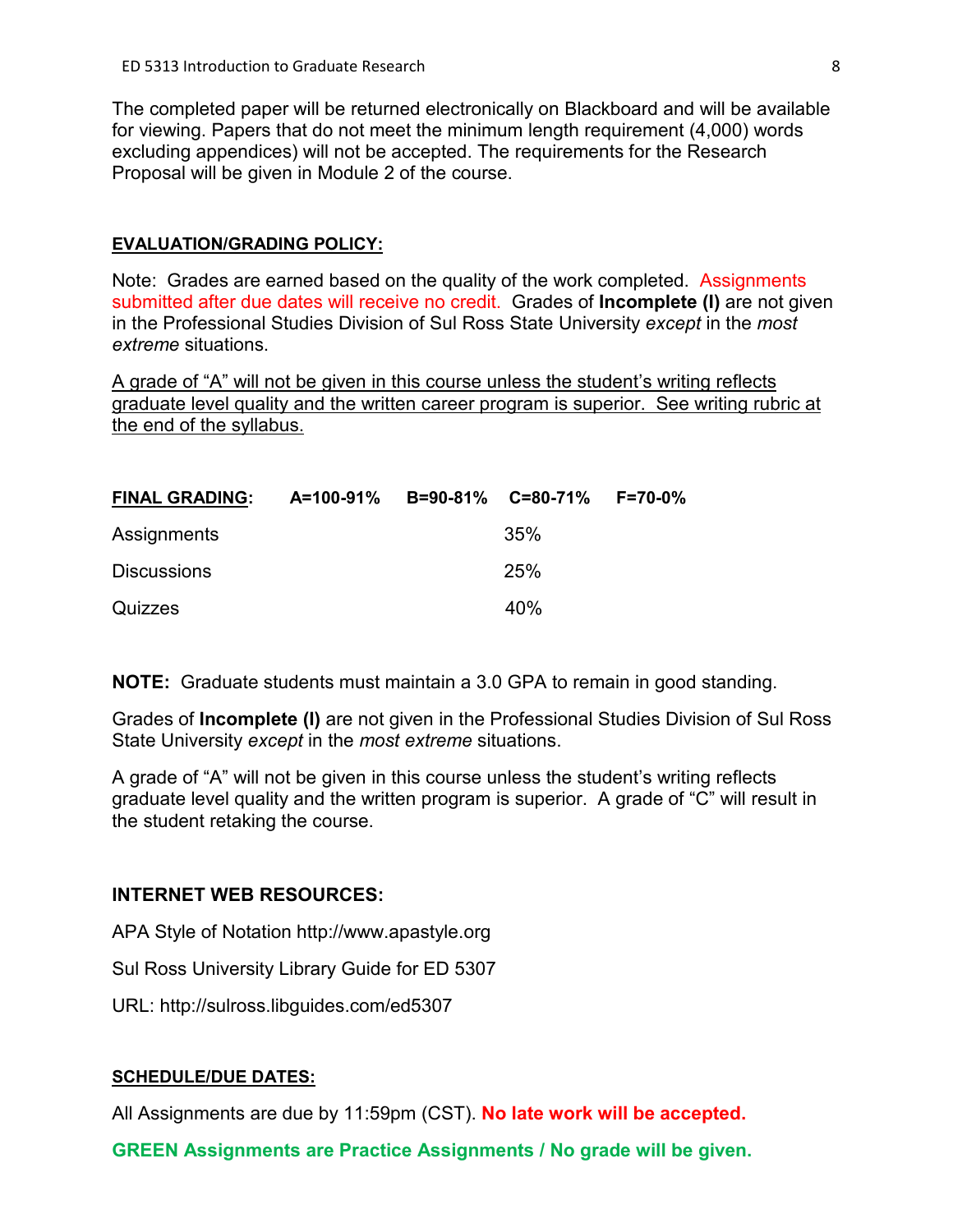# **Week One – July 7 - 10**

- **July 1 - Complete** Online Participation Policy Agreement posted on Discussion Board. Must be completed before receiving credit for assignments
- **July1 – Introduce** Yourself on the Discussion Board Begin to think about what you would like to know more about, in other words a research topic.

#### **Mindtap Introduction**

Download Mindtap Application on your phone and then turn on notifications Review the Module **'Getting Started with Mindtap'**

#### **Module One**

Chapter 1: The Nature of Research Proposal Chapter 1: Developing an Educational Research Proposal Quiz 1

# **Module Two**

Chapter 2: The Research Problem Chapter 2: Outlining a Research Plan Quiz 2

 Complete the Discussion Question in the Discussion Tab regarding your research topic. Comment on two other postings. Your original posting must be 300 words and your responses should be 100 words.

# **Week Two – July 11 - 17**

#### **Module Three**

Chapter 3: Reviewing the Literature Chapter 3: Planning a Literature Review Quiz 3

#### **Module Four**

Chapter 4: Ethics in Educational Research Chapter 4: Ethical Implications of a Qualitative Research Study Quiz 4

# **Module Five**

Chapter 5: Measurement *Chapter 5: Creating a Measurement Instrument Discussion* Quiz 5 Professional Resource Downloads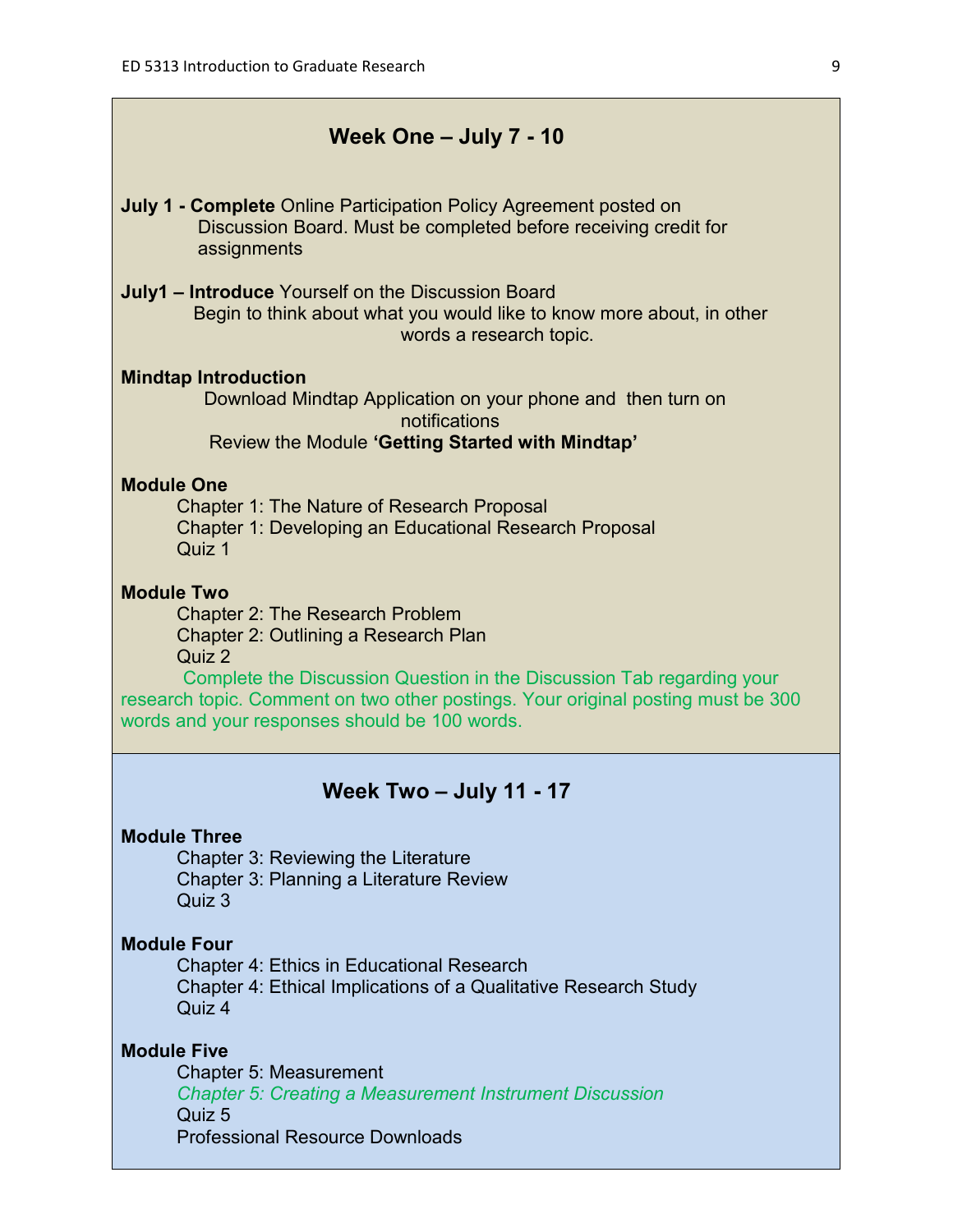# **Module Six** Chapter 6: Validity and Reliability *Chapter 6: Reliability and Validity of a Researcher-Devised Test Discussion* Quiz 6 **Week Three – July 18 - 24 Module Seven** Chapter 7: Descriptive Statistics *Chapter 7: Planning Descriptive Analysis of Study Data Discussion* Quiz 7 **Module Eight** Chapter 8: Sampling and Inferential Statistics *Chapter 8: Planning Sampling and Statistical Analysis for a Multi-group* Study **Discussion** Quiz 8 **Module Nine** Chapter 9: Experimental Research *Chapter 9: Ensuring Proper Controls and Validity Discussion* Quiz 9 **Module Ten** Chapter 10: Experimental Research Designs Chapter 10: Proposing an Experimental Design Quiz 10 **Module Eleven** Chapter 11: Ex Post Facto Research Chapter 11: Planning an Ex Post Facto Research Quiz 2 **Week Four – July 25 - 31**

# **Module Twelve**

Chapter 12: Correlational Research

*Chapter 12: Planning a Correlational Research Study Using Factor* Analysis **Discussion** 

Quiz 12

# **Module Thirteen**

Chapter 13: Survey Research Chapter 13: Writing a Mailed Questionnaire Quiz 13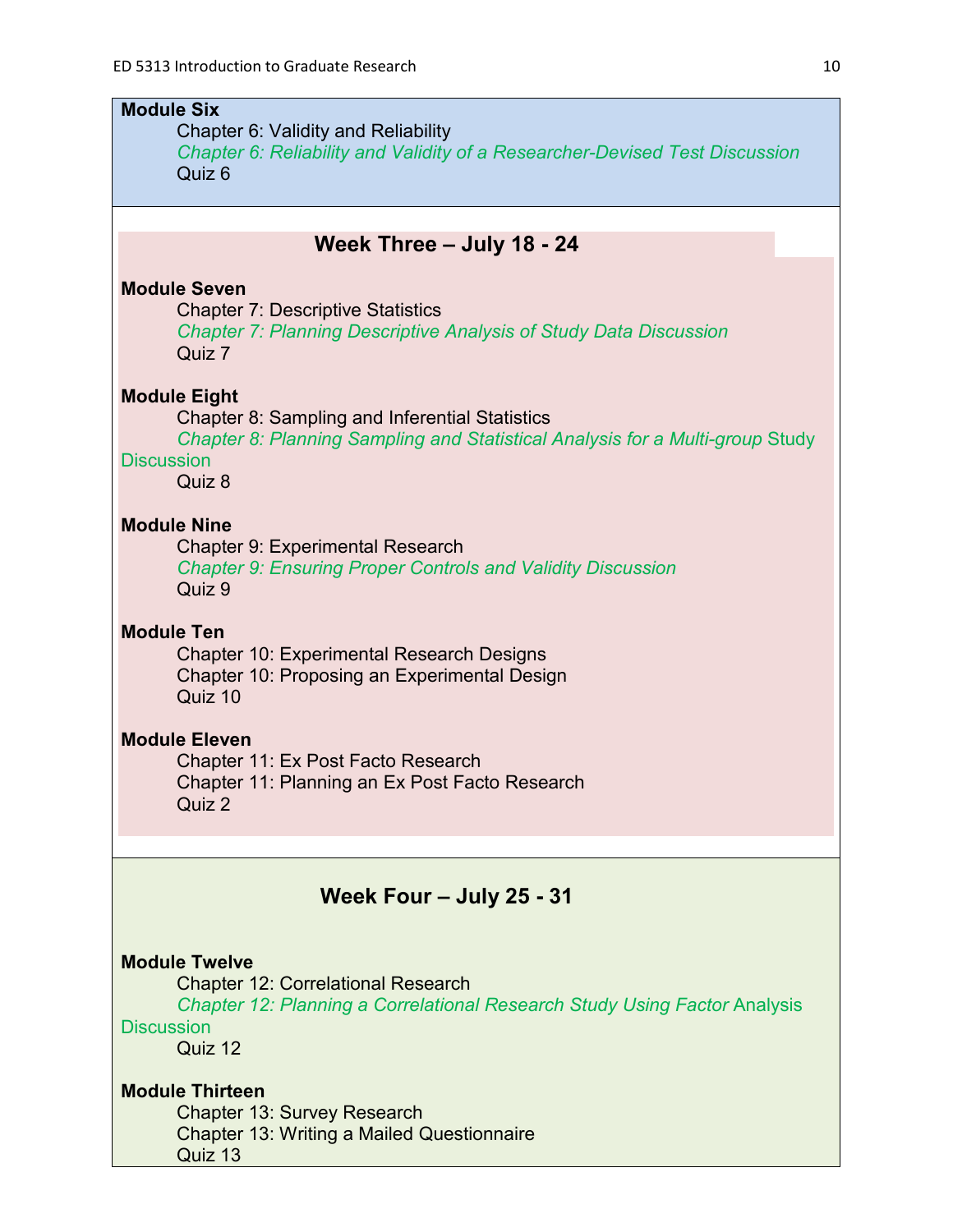#### **Module Fourteen**

Chapter 14: Interpreting and Reporting Results of Quantitative Research Chapter 14: Creating a Dissertation Proposal Quiz 14

# **Module Fifteen**

Chapter 15: Defining and Designing Qualitative Research Chapter 15: Developing a Qualitative Focus of Inquiry Quiz 15

# **Week Five – August 1 - 7**

#### **Module Sixteen**

Chapter 16: Types of Qualitative Research Chapter 16: Creating a Proposal for a Grounded Theory Study Quiz 16

# **Module Seventeen**

Chapter 17: Data-Collection Tools in Qualitative Research Chapter 17: Interviewing Teachers about Their Experiences Quiz 17

#### **Module Eighteen**

Chapter 18: Rigors and Ethics in Qualitative Research Chapter 18: Ensuring Credibility and Transferability in a Qualitative Study Quiz 18

# **Module Nineteen**

Chapter 19: Analyzing and reporting Qualitative Research *Chapter 19: Coding and Analyzing Focus Group Discussion* Quiz 19

# **Week Six – August 8 - 9**

## **Module Twenty**

Chapter 20: Action Research Chapter 20: Creating a Proposal for an Action Research Study Quiz 20

# **Module Twenty-one**

Chapter 21: Mixed Methods research Chapter 21: Designing a Mixed-Methods Study Quiz 21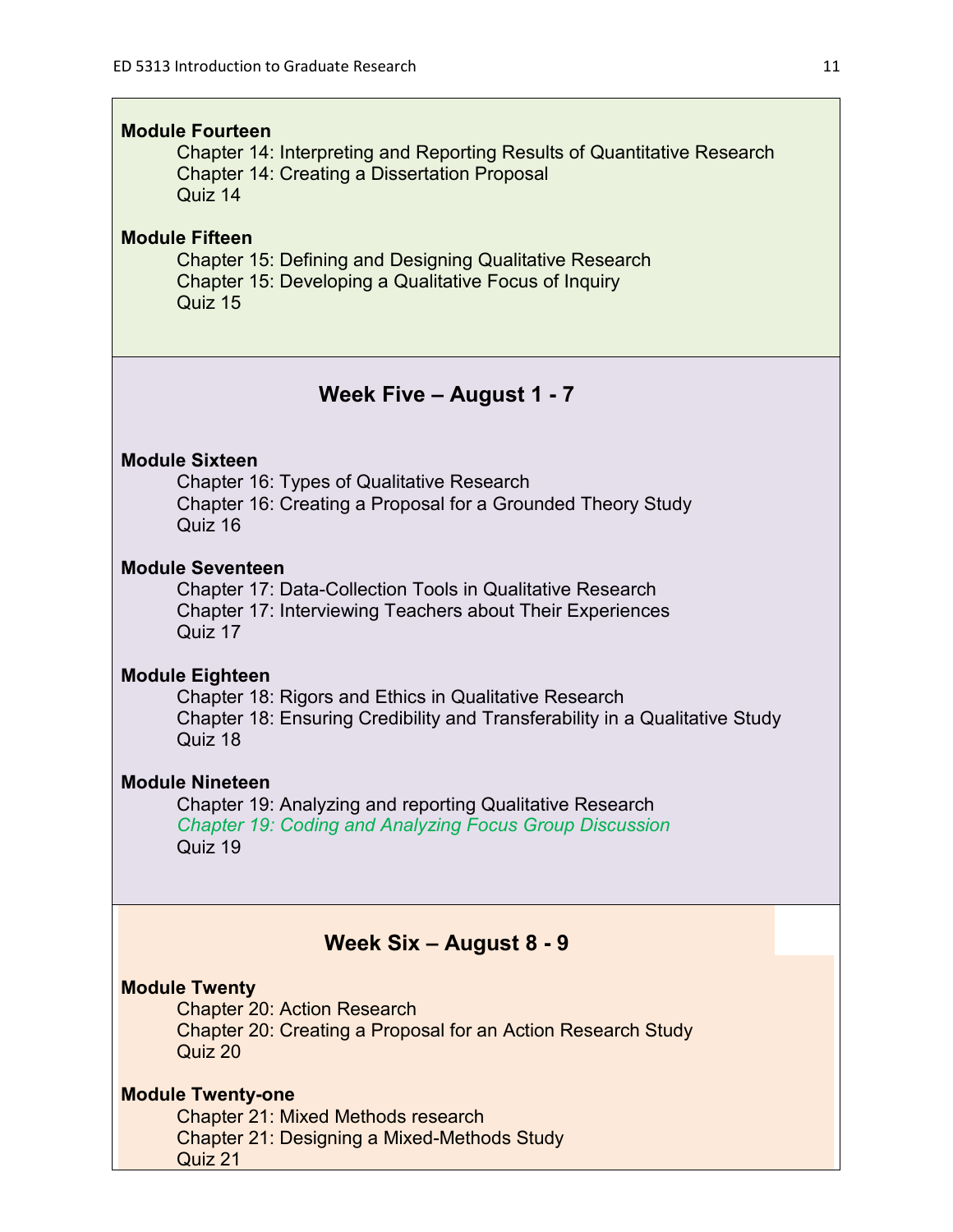# **July 30 – Last Day to withdraw**

# **WRITING RUBRIC FOR ALL WRITTEN ASSIGNMENTS AND DISCUSSIONS:**

| Sub-skill                                       | <b>Beginning</b>                                                                                                                                                    | <b>Basic</b>                                                                                                                                                                             | <b>Proficient</b>                                                                                                                                                                        | <b>Advanced</b>                                                                                                                                                                                                | <b>Exceptional</b>                                                                                                                                                                                               | <b>Score</b> |
|-------------------------------------------------|---------------------------------------------------------------------------------------------------------------------------------------------------------------------|------------------------------------------------------------------------------------------------------------------------------------------------------------------------------------------|------------------------------------------------------------------------------------------------------------------------------------------------------------------------------------------|----------------------------------------------------------------------------------------------------------------------------------------------------------------------------------------------------------------|------------------------------------------------------------------------------------------------------------------------------------------------------------------------------------------------------------------|--------------|
|                                                 |                                                                                                                                                                     | $\boldsymbol{2}$                                                                                                                                                                         | 3                                                                                                                                                                                        | 4                                                                                                                                                                                                              | 5                                                                                                                                                                                                                |              |
| Integration<br>οf<br>Knowledge                  | The paper<br>did not<br>incorporate<br>knowledge<br>from the<br>literature or<br>class in<br>relevant and<br>meaningful<br>ways                                     | The paper<br>somewhat<br>incorporated<br>knowledge<br>from the<br>literature in<br>relevant and<br>meaningful<br>ways                                                                    | The paper<br>incorporated<br>knowledge<br>from the<br>literature in<br>relevant and<br>meaningful<br>ways                                                                                | The paper<br>effectively<br>incorporated<br>knowledge<br>from the<br>literature in<br>relevant and<br>meaningful<br>ways                                                                                       | The paper<br>very<br>effectively<br>incorporated<br>knowledge<br>from the<br>literature in<br>relevant and<br>meaningful<br>ways                                                                                 |              |
| Organizatio<br>n and<br><b>Presentatio</b><br>n | The paper<br>lacked topic<br>sentences,<br>transitions<br>from one<br>topic to<br>another,<br>relevant<br>connections<br>among<br>topics, and<br>a seamless<br>flow | The paper<br>occasionally<br>included<br>topic<br>sentences,<br>transitions<br>from one<br>topic to<br>another,<br>relevant<br>connections<br>among<br>topics, and a<br>seamless<br>flow | The paper<br>consistently<br>included<br>topic<br>sentences,<br>transitions<br>from one<br>topic to<br>another,<br>relevant<br>connections<br>among<br>topics, and<br>a seamless<br>flow | The paper<br>consistently<br>and<br>effectively<br>employed<br>topic<br>sentences,<br>transitions<br>from one<br>topic to<br>another,<br>relevant<br>connections<br>among<br>topics, and a<br>seamless<br>flow | The paper<br>uniformly<br>and very<br>effectively<br>employed<br>topic<br>sentences,<br>transitions<br>from one<br>topic to<br>another,<br>relevant<br>connections<br>among<br>topics, and a<br>seamless<br>flow |              |
| <b>Focus</b>                                    | The paper's<br>topic lacked<br>focus and a<br>clear<br>direction                                                                                                    | The paper's<br>topic had<br>occasional<br>focus,<br>direction,<br>and purpose                                                                                                            | The paper's<br>topic had<br>focus and<br>clarity of<br>direction<br>and purpose                                                                                                          | The paper's<br>topic had<br>effective<br>focus and<br>clarity of<br>direction and<br>purpose                                                                                                                   | The paper's<br>topic had<br>very effective<br>focus and<br>clarity of<br>direction and<br>purpose                                                                                                                |              |
| Level of<br>Coverage                            | The paper<br>lacked<br>depth,<br>elaboration,<br>and relevant<br>material                                                                                           | The paper<br>occasionally<br>included<br>depth,<br>elaboration,<br>and relevant<br>material                                                                                              | The paper<br>included<br>depth,<br>elaboration,<br>and relevant<br>material                                                                                                              | The paper<br>effectively<br>included<br>depth,<br>elaboration,<br>and relevant<br>material                                                                                                                     | The paper<br>very<br>effectively<br>included<br>depth,<br>elaboration,<br>and relevant<br>material                                                                                                               |              |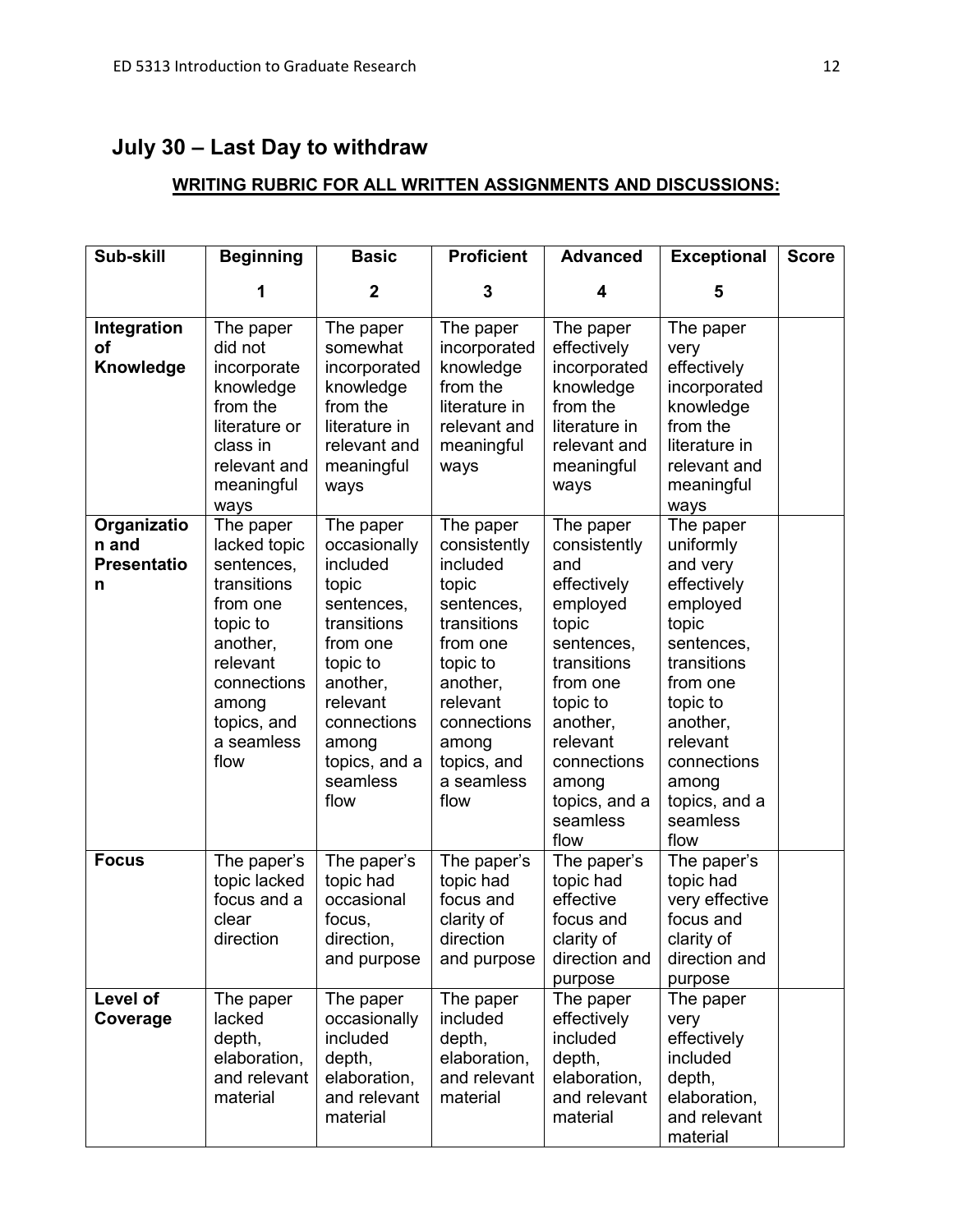| Sub-skill                                                       | <b>Beginning</b>                                                                                                                                                                                                                                                                                          | <b>Basic</b>                                                                                                                                                                                                                                                                                           | <b>Proficient</b>                                                                                                                                                                                                                                                              | <b>Advanced</b>                                                                                                                                                                                                                                                                                      | <b>Exceptional</b>                                                                                                                                                                                                                                                                    | <b>Score</b> |
|-----------------------------------------------------------------|-----------------------------------------------------------------------------------------------------------------------------------------------------------------------------------------------------------------------------------------------------------------------------------------------------------|--------------------------------------------------------------------------------------------------------------------------------------------------------------------------------------------------------------------------------------------------------------------------------------------------------|--------------------------------------------------------------------------------------------------------------------------------------------------------------------------------------------------------------------------------------------------------------------------------|------------------------------------------------------------------------------------------------------------------------------------------------------------------------------------------------------------------------------------------------------------------------------------------------------|---------------------------------------------------------------------------------------------------------------------------------------------------------------------------------------------------------------------------------------------------------------------------------------|--------------|
|                                                                 | 1                                                                                                                                                                                                                                                                                                         | $\overline{2}$                                                                                                                                                                                                                                                                                         | 3                                                                                                                                                                                                                                                                              | 4                                                                                                                                                                                                                                                                                                    | 5                                                                                                                                                                                                                                                                                     |              |
| Grammar/<br><b>Spelling</b><br><b>References</b><br>and Sources | The paper<br>contained<br>numerous<br>errors of<br>grammar<br>and spelling<br>The paper<br>did not<br>include<br>content<br>from peer<br>reviewed<br>journal<br>articles<br>and/or<br>scholarly<br>books/book<br>chapters<br>and instead<br>cited web<br>site material<br>of<br>questionabl<br>e veracity | The paper<br>contained<br>some errors<br>of grammar<br>and spelling<br>The paper<br>included<br>content from<br>a few peer<br>reviewed<br>journal<br>articles and<br>scholarly<br>books/book<br>chapters<br>and instead<br>included<br>material<br>from web<br>sites of<br>questionable<br>credibility | The paper<br>contained<br>very few<br>errors of<br>grammar<br>and spelling<br>The paper<br>included<br>content from<br>peer<br>reviewed<br>journal<br>articles and<br>scholarly<br>books/book<br>chapters<br>and only<br>included<br>material<br>from<br>credible<br>web sites | The paper<br>contained<br>only one or<br>two errors of<br>grammar<br>and spelling<br>The paper<br>effectively<br>included<br>content from<br>peer<br>reviewed<br>journal<br>articles and<br>scholarly<br>books/book<br>chapters<br>and only<br>included<br>material<br>from<br>credible web<br>sites | The paper<br>contained no<br>errors of<br>grammar<br>and spelling<br>The paper<br>very<br>effectively<br>included<br>content from<br>peer<br>reviewed<br>journal<br>articles or<br>scholarly<br>books/book<br>chapters and<br>only included<br>material from<br>credible web<br>sites |              |
| <b>APA Style</b>                                                | The paper<br>did not use<br>APA style                                                                                                                                                                                                                                                                     | The paper<br>was partly<br>based on<br>APA style                                                                                                                                                                                                                                                       | The paper<br>was mostly<br>based on<br>APA style                                                                                                                                                                                                                               | The paper<br>was based<br>on APA style<br>with only a<br>few<br>exceptions                                                                                                                                                                                                                           | The paper<br>was<br>completely<br>and<br>accurately<br>based on<br>APA style                                                                                                                                                                                                          |              |
| <b>Total Score</b>                                              |                                                                                                                                                                                                                                                                                                           |                                                                                                                                                                                                                                                                                                        |                                                                                                                                                                                                                                                                                |                                                                                                                                                                                                                                                                                                      |                                                                                                                                                                                                                                                                                       |              |
| <b>Mean Score</b>                                               |                                                                                                                                                                                                                                                                                                           |                                                                                                                                                                                                                                                                                                        |                                                                                                                                                                                                                                                                                |                                                                                                                                                                                                                                                                                                      |                                                                                                                                                                                                                                                                                       |              |

 $\mathcal{L}_\text{max}$  , and the contribution of the contribution of the contribution of the contribution of the contribution of the contribution of the contribution of the contribution of the contribution of the contribution of t  $\mathcal{L}_\text{max}$  , and the contribution of the contribution of the contribution of the contribution of the contribution of the contribution of the contribution of the contribution of the contribution of the contribution of t

\_\_\_\_\_\_\_\_\_\_\_\_\_\_\_\_\_\_\_\_\_\_\_\_\_\_\_\_\_\_\_\_\_\_\_\_\_\_\_\_\_\_\_\_\_\_\_\_\_\_\_\_\_\_\_\_\_\_\_\_\_\_\_\_\_\_\_\_\_\_\_\_\_\_\_\_ \_\_\_\_\_\_\_\_\_\_\_\_\_\_\_\_\_\_\_\_\_\_\_\_\_\_\_\_\_\_\_\_\_\_\_\_\_\_\_\_\_\_\_\_\_\_\_\_\_\_\_\_\_\_\_\_\_\_\_\_\_\_\_\_\_\_\_\_\_\_\_\_\_\_\_\_  $\mathcal{L}_\text{max}$  , and the contribution of the contribution of the contribution of the contribution of the contribution of the contribution of the contribution of the contribution of the contribution of the contribution of t  $\mathcal{L}_\text{max}$  , and the contribution of the contribution of the contribution of the contribution of the contribution of the contribution of the contribution of the contribution of the contribution of the contribution of t  $\mathcal{L}_\text{max}$  , and the contribution of the contribution of the contribution of the contribution of the contribution of the contribution of the contribution of the contribution of the contribution of the contribution of t  $\mathcal{L}_\text{max}$  , and the contribution of the contribution of the contribution of the contribution of the contribution of the contribution of the contribution of the contribution of the contribution of the contribution of t

Comments: